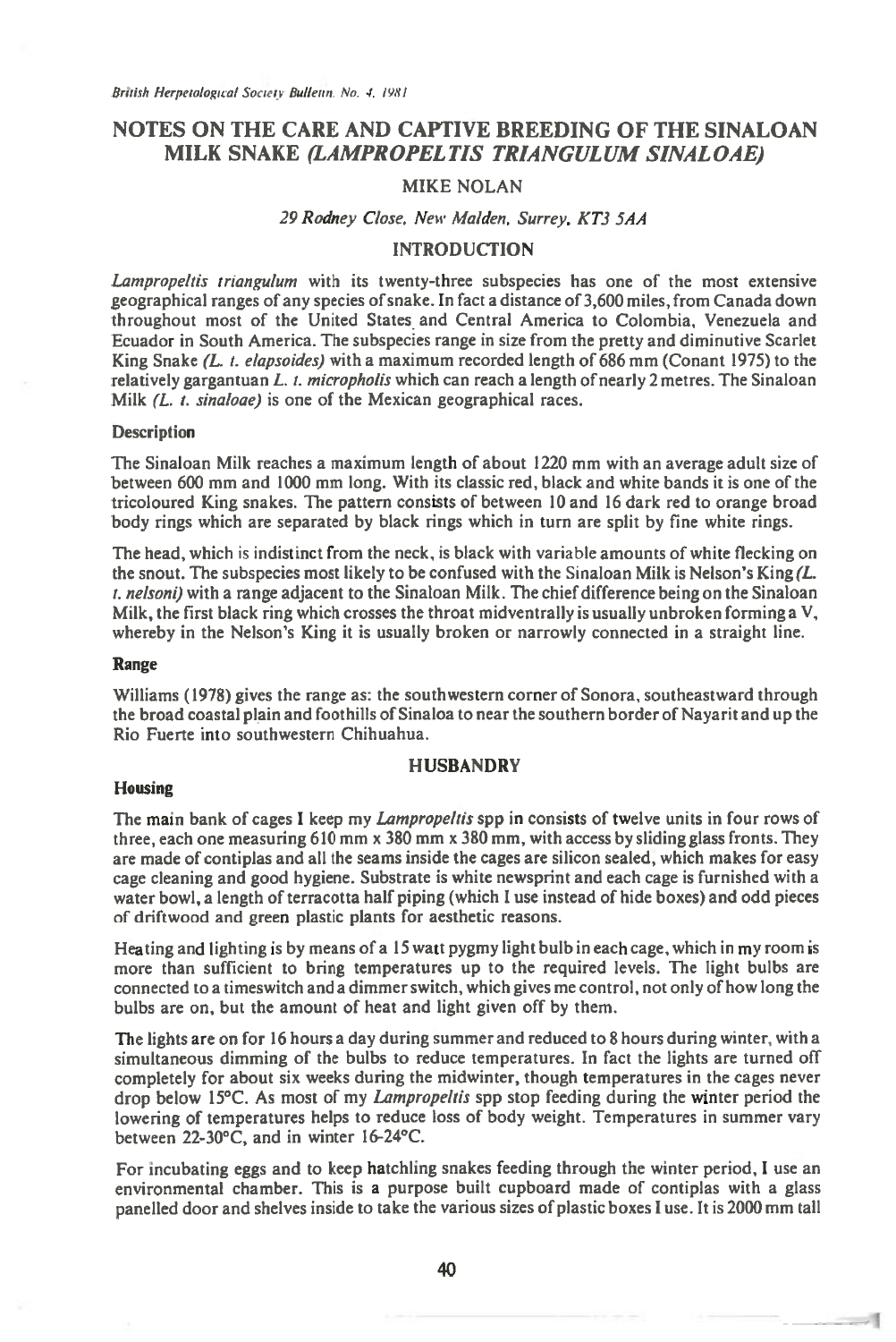and 610 mm square. Heating is by means of two 50 watt heater pads attached to a thermostat to give an average temperature of 28°C; it is lit by a five foot "True-Light" flourescent tube which is on a time-switch to give a 16 hour day light period all the year through. During summer this tube often has to be turned off because of excessive heat build-up. The Chamber is ventilated by means of one 13 cm' vent in the top, and four smaller vents, one in each side, at the base.

### Feeding

Bogert and Oliver (1945) mention two wild specimens, one containing two unidentified reptile eggs and the other an unidentifiable juvenile mammal. I think I can safely add lizards, small snakes and fledgling birds, with probably lizards and rodents forming the bulk of the diet in the wild.

In captivity they will feed on "pink" and DEAD adult mice. I emphasise the word dead as they are not true constrictors in the normal sense, but kill prey (too large to be swallowed live) by getting a firm grip with their jaws and bracing themselves and applying pressure, with the prey being sandwiched between the snake's body and the ground or some solid object. Now, with an adult mouse in the close confines of a rodent burrow, where they probably spend a lot of their nocturnal prowling, this is obviously a very efficient method. But given the comparatively open spaces and unnatural smooth surfaces of the usual captive conditions, this can become a hairraising experience for all concerned, with the snake in danger of being badly bitten!

# CARE AND CAPTIVE BREEDING

In the autumn of 1979 I purchased four wild caught adult Sinaloan Milk Snakes from a dealer. They consisted of two males and two females, their lengths varying between 620 mm and 850 mm, one pair being slightly larger than the other.

They were rather thin and so I decided to house them in a different room from the rest of my collection for a quarantine period which I do with all new stock of questionable health.

My suspicions were founded, as having fed avidly on "pink" mice they subsequently regurgitated.

Flagellated protozoa were suspected as the cause (Wagner 1979); they were all given Flagyl via a stomach tube, at the single dose rate of 250 mg per kg of body weight, after which there were no more regurgitation problems.

After about six weeks it was felt safe to introduce them into the room in which I keep the rest of my collection. Though gaining weight steadily, they were not up to full bodyweight, and as the main bank of cages were now on a decreasing light period and the occupants rapidly going off feed, it was decided to forgo any breeding attempts with the Sinaloans the following spring and concentrate on getting them into good condition. I separated them into four large plastic freezer boxes, which I put in my environmental chamber to encourage optimum feeding through the coming winter.

The following late spring the light cycle was back to 16 hours in my main bank of cages and the Sinaloans were then introduced into what was to be their permanent homes. The two females were put into one cage together and each of the two males given a cage of its own.

They were now in beautiful condition and feeding on an average of one freshly killed adult mouse a week each, having been weaned off the "pinks" which they were consuming at an alarming rate.

They continued to do well during the summer, and in late autumn were cooled down with the rest of the snakes. As a point of interest, though the other *Lampropeltis* spp in my collection stop feeding during the winter period, the Sinaloans continued to feed right through, though infrequently.

About the end of February the light cycle was increased weekly in hourly stages back to the summer levels by the end of April. With my *Lampropeltis* spp the sexes are usually housed separately and the females introduced to the males at four or five day intervals until mating activity is observed.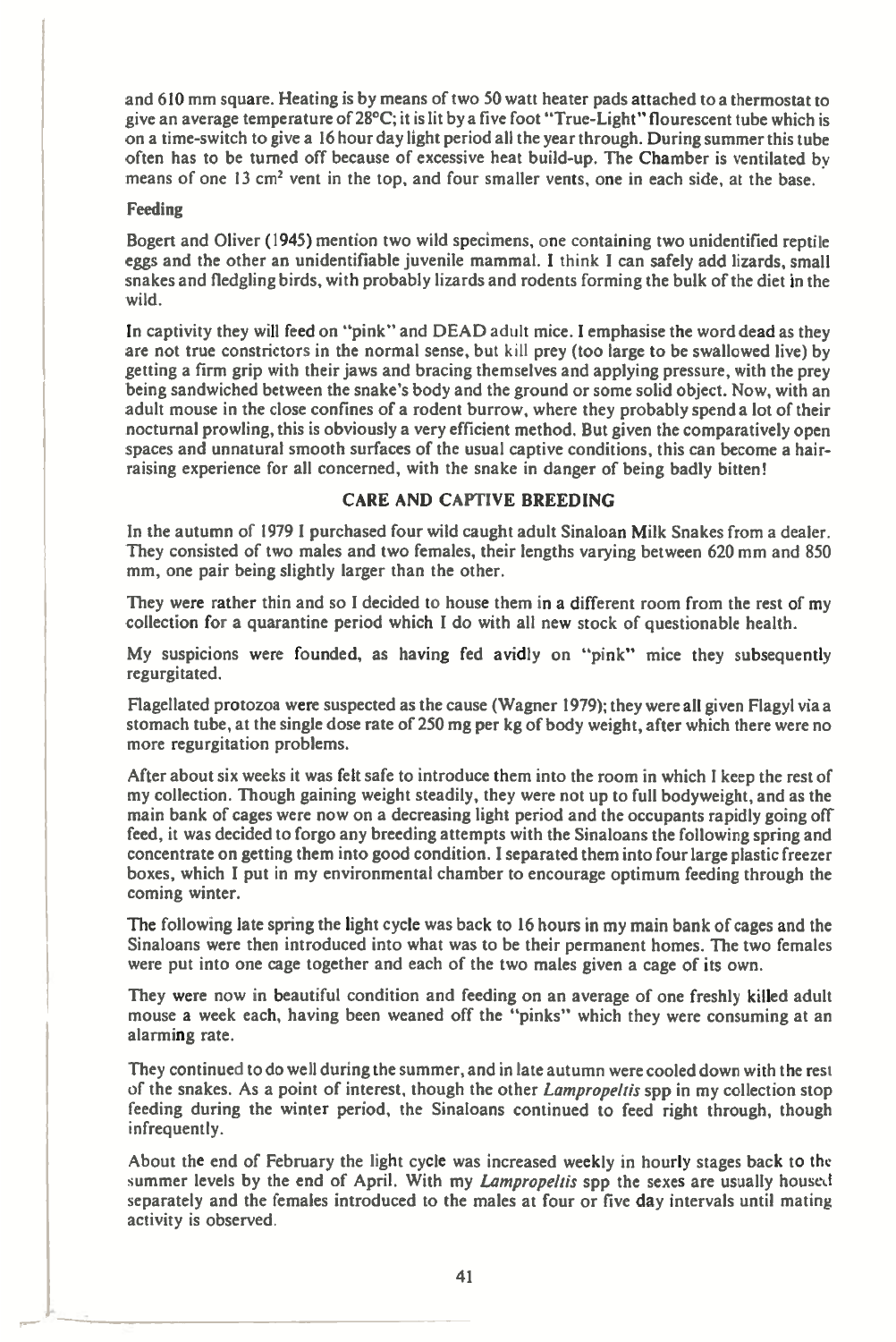**With the other species of** *Lampropehis mating* **activity was at its highest levels during April, but there was still no sign of anything happening with the Sinaloans despite alternating the females between the males. Then on the 18th May during late evening time the large female was put in with the large male for the umpteenth time, when this time his response was immediate; with short jerky movements he started to follow the newly sloughed female around the cage trying to pin her down. In fact for the first half hour he couldn't seem to work out which end was which and was trying to mate her in a head to tail position. Eventually after about one and a half hours of some frantic chasing round the cage, copulation was seen to be successful.** 

**Mating activity was seen on various occasions over the following three or four weeks, with both males having successfully mated both females. As a point of interest, any sort of disturbance to the Sinaloans would trigger off mating activity (e.g. cage cleaning, feeding, etc.), in fact just removing them from their cages and putting them straight back in again was sometimes enough to get them started.** 

**The larger of the two females was the first to show signs of being gravid with the typical pear shaped cross-section appearance, and the ventral surface, being normally flat, had a convex shape around the rear third of the body. On the 29th June she completed her pre-laying slough (Wagner, 1979) and a couple of days later a plastic box half filled with damp spagnum moss and with an entry hole in the lid, was put in the cage in readiness for egg laying.** 

**Over the next few days she was encouraged to use the box and on the night of the 5th July she was discoverd in the box in the act of egg laying. Having laid three already and in the middle of laying a fourth she was left alone for an hour. On returning she had five eggs and was examined to ensure there were no more left inside her. Though the eggs were adhering together, they were still moist enough for me to very gently separate them. The measurements of the eggs were as follows: 58 mm x 23 mm, 60 mm x 20 mm, 60 mm x 23 mm, 63 mm x 24 mm, 70 mm x 20 mm.** 

**My preferred incubation medium being vermiculite, I mixed 8 oz of this with 8 fluid oz of water, which had been previously boiled and allowed to cool down. This only slightly damp mixture was put in the four litre size ice-cream containers, which are rather tall plastic boxes measuring 200 mm x 150 mm and 155 mm high.** 

**With the amount of vermiculite only occupying 25% of the box this left 75% for airspace. The eggs were half buried in the vermiculite and the tight fitting lid was put on (no air holes were made).** 

**The box was put in my environmental chamber and twice weekly the lid removed to check the eggs and, in the process of doing so, they were gently fanned with the lid to exchange the air in the box. With this method, no extra water needed to be added and no fungal growth problems occurred throughout the incubation period.** 

**The first sign of hatching was observed on the 7th September (64 days) when one of the eggs had split with a baby peering out, and by the 9th, all** *five* **youngsters had emerged from the eggs.** 

**They were absolutely beautiful replicas of the adults, the only difference being the colour of the bands, which were bright yellow instead of the normal white of adults. Their lengths were as follows: 300 mm, 310 mm, 311 mm, 320 mm, 322 mm.** 

**They were separated into two litre capacity plastic boxes of the type the eggs had been incubated in, which had the same dimensions but were only half as tall. (The keeping of hatchling snakes in relatively small containers may be important to encourage optimum feeding levels). The boxes were vented, lined with newsprint and furnished with a small water bowl and a piece of cork bark for them to hide under. The hatchlings sloughed on the 16th September and within hours of doing so they all accepted their first meal of newborn pink mice.** 

**The second female laid eight slightly smaller eggs on the 26th July. By the time they were discovered they were stuck firmly together in a cluster and could not be safely separated. They were buried in the vermiculite, with those at the bottom of the cluster completely buried and some at the top not touching the vermiculite at all.**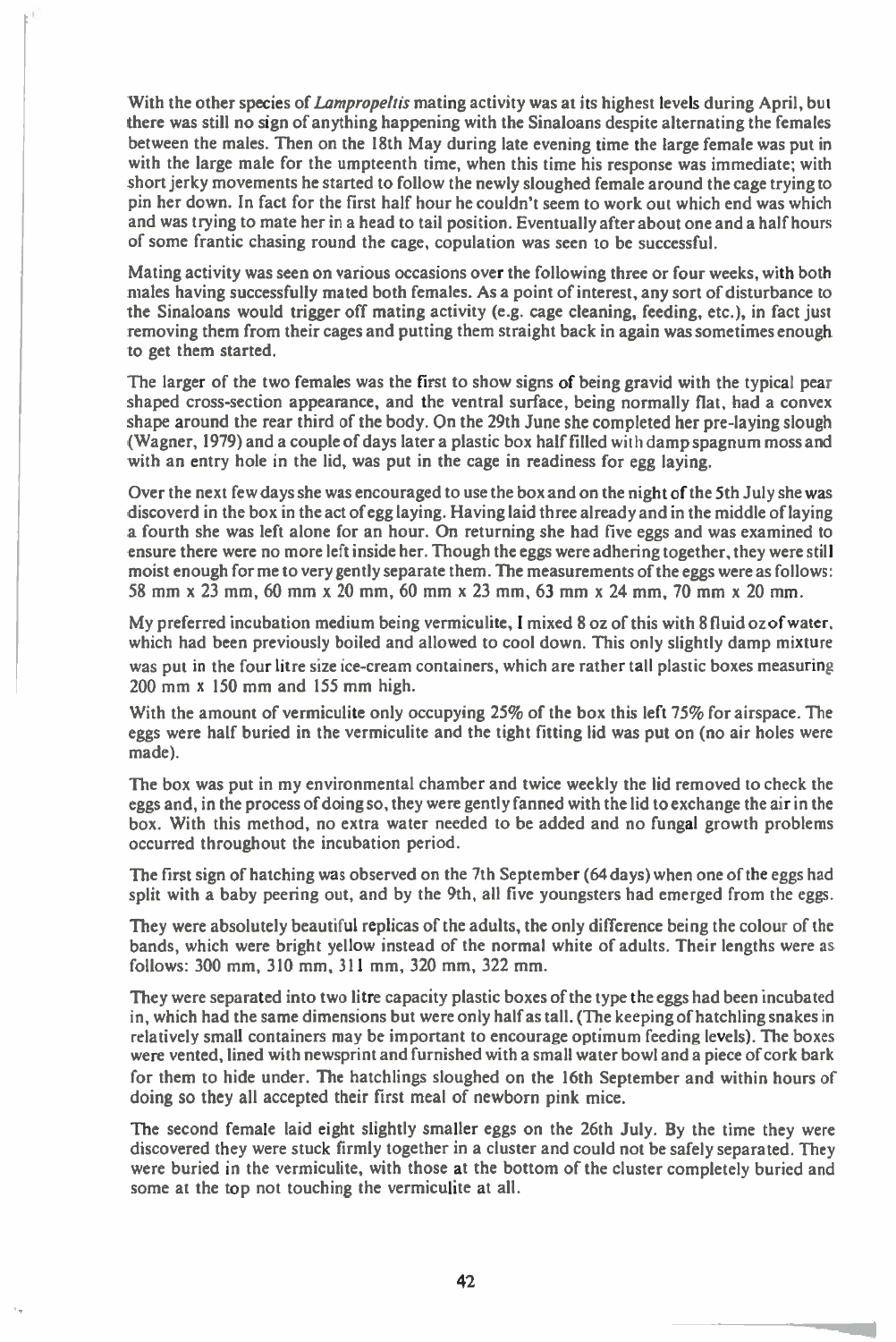

Hatchling L. t. sinaloge at 62 days old.